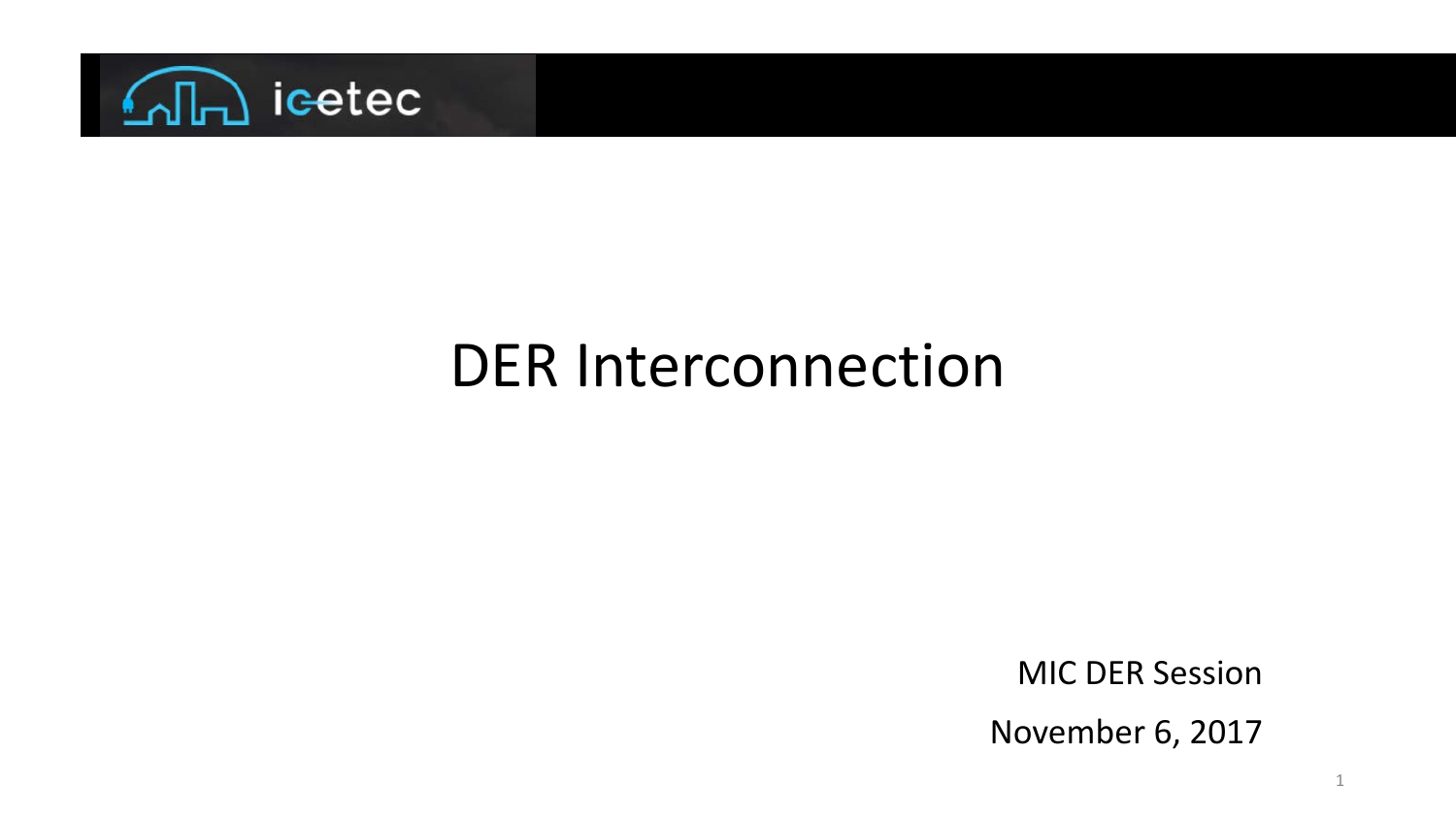### **Scope and Goals**

- Update to proposal made at August meeting
- Addresses resources located behind a retail meter.
- Aim is to simplify as much as possible.

#### Interconnection should take weeks, not years.

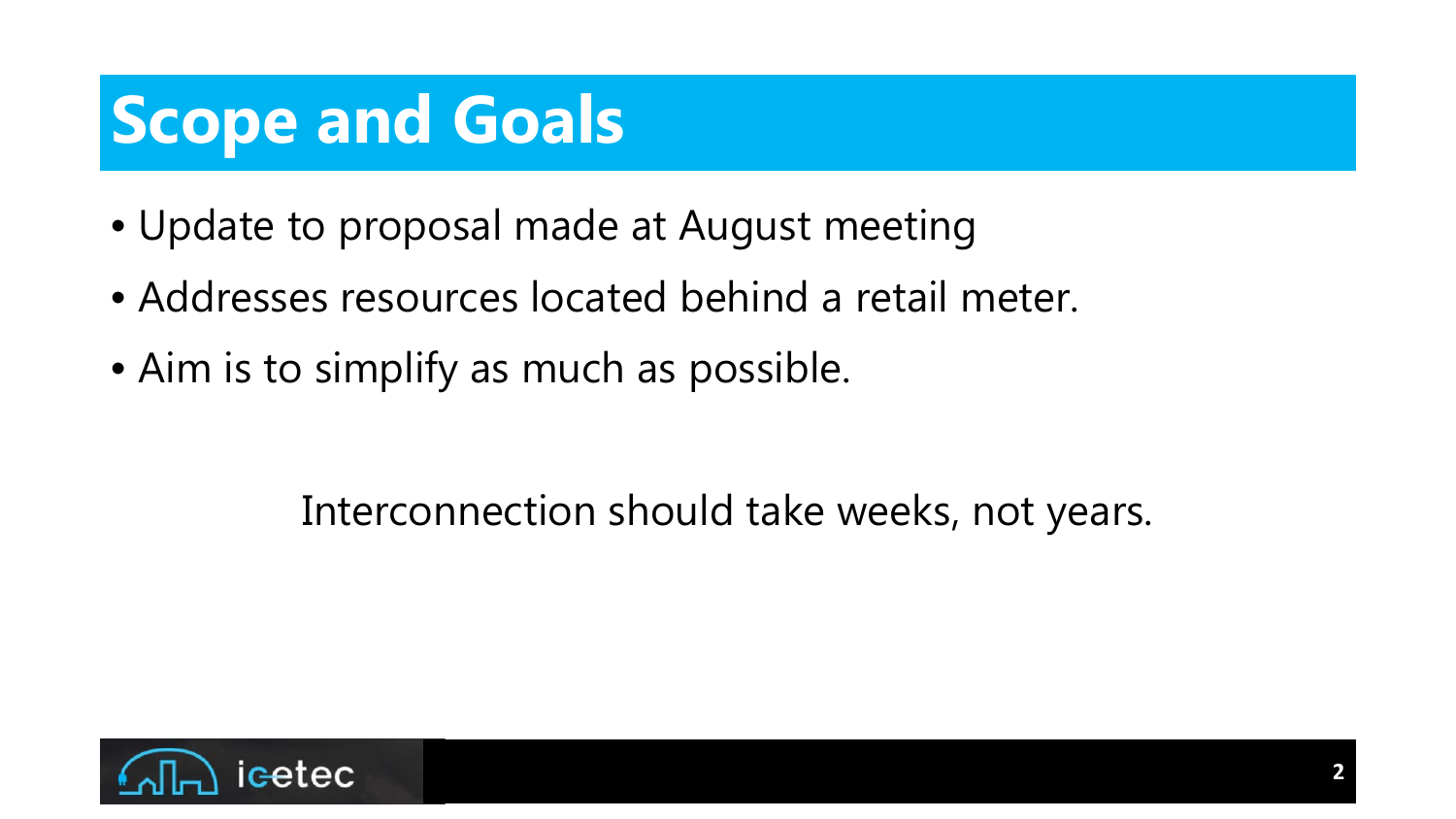# **Approach**

• Respect and clarify jurisdictional boundaries.

|            | <b>Distribution System</b> | <b>Transmission System</b> | <b>Wholesale Market</b> |
|------------|----------------------------|----------------------------|-------------------------|
| EDC        |                            |                            |                         |
|            |                            |                            |                         |
| <b>PJM</b> |                            |                            |                         |

• Comparable treatment for all resources regardless of market participant. Net-metered resources, QF's and merchant DERS are all physically similar; interconnection requirements should not be dramatically different.

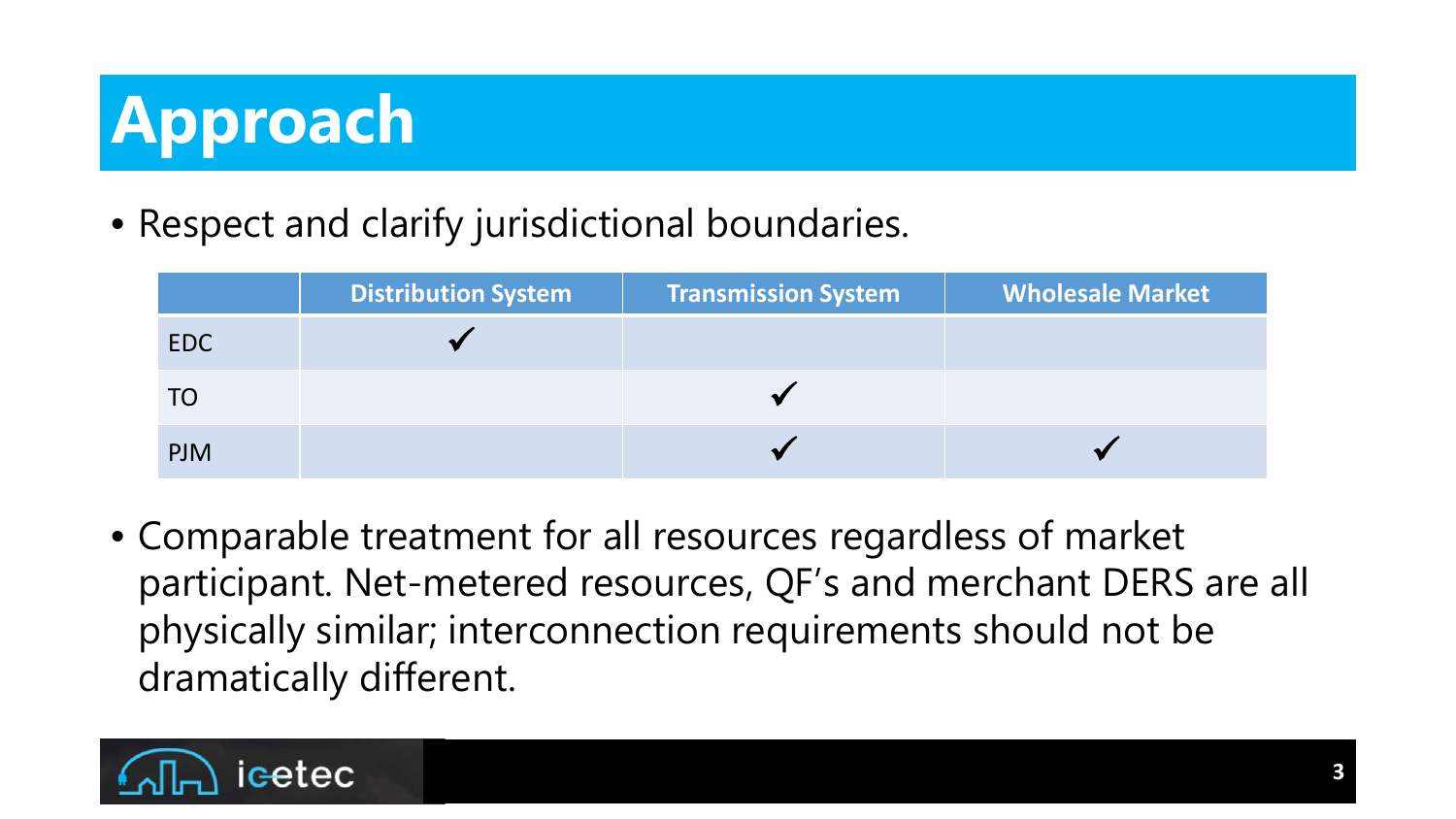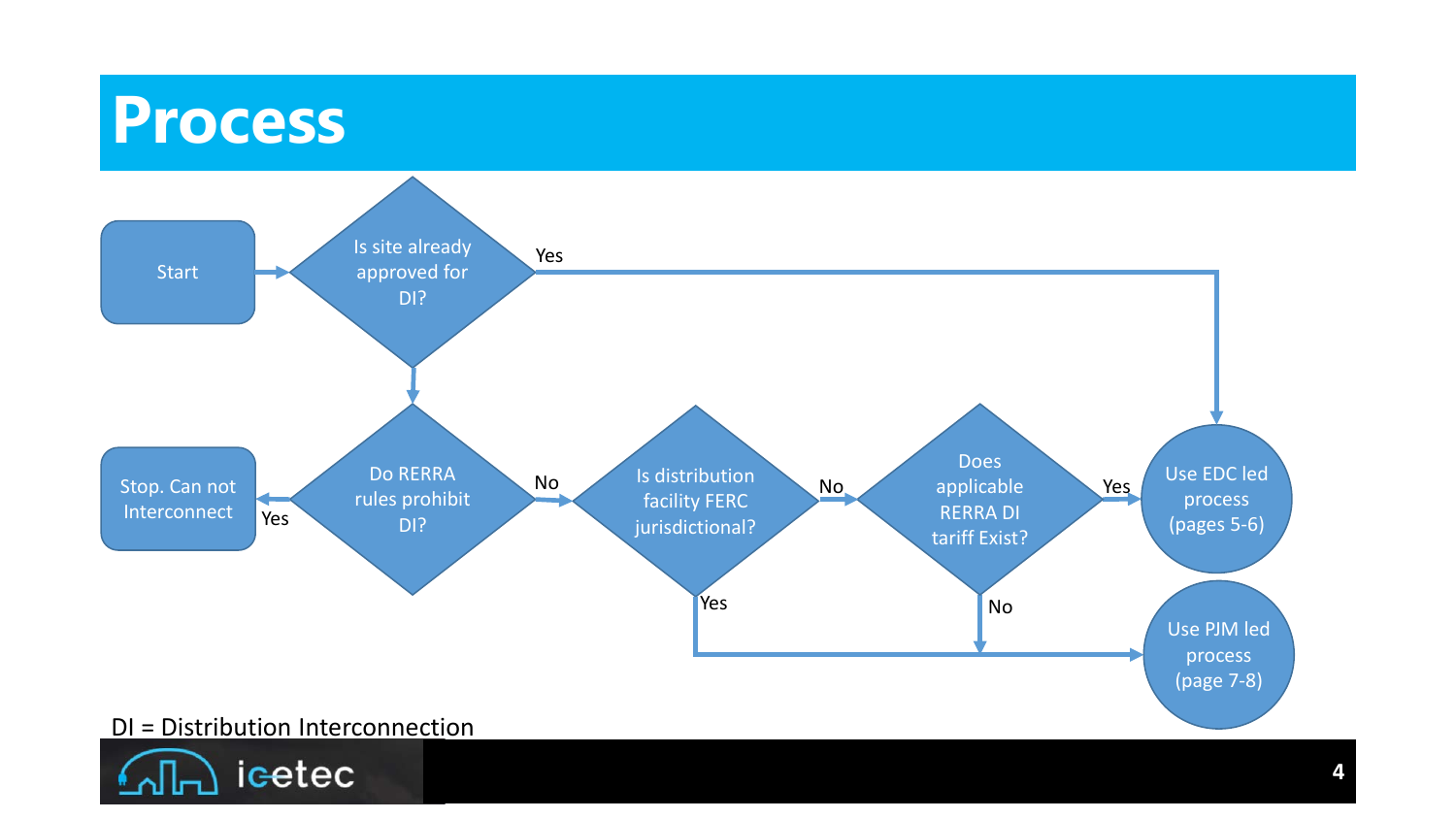#### **Interconnection 1: EDC Led**

Process when distribution interconnection falls under EDC Tariff.

- Distribution interconnection handled by EDC under their tariff.
- PJM silent on distribution system requirements.
- Distribution interconnection must be approved or applied for before PJM process starts.
- EDC may not place additional conditions on wholesale market participation.
- Resources that are already approved for distribution injection tariffs (e.g., QF's, net metering) do not require a new agreement simply to change their market participation.

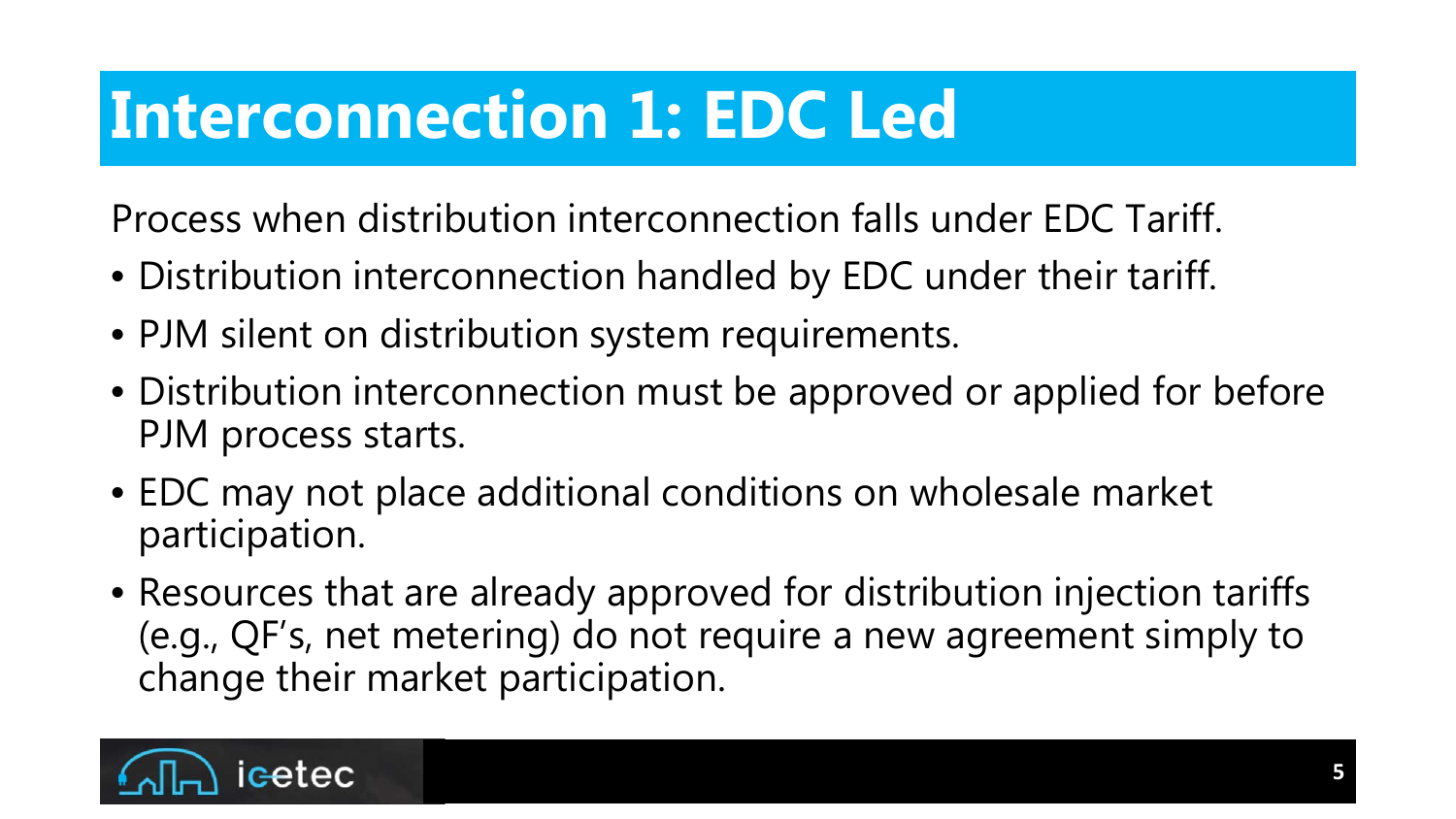#### **EDC Led Process**

Process used for non-FERC jurisdictional interconnection when applicable retail interconnection tariff exists.

icetec

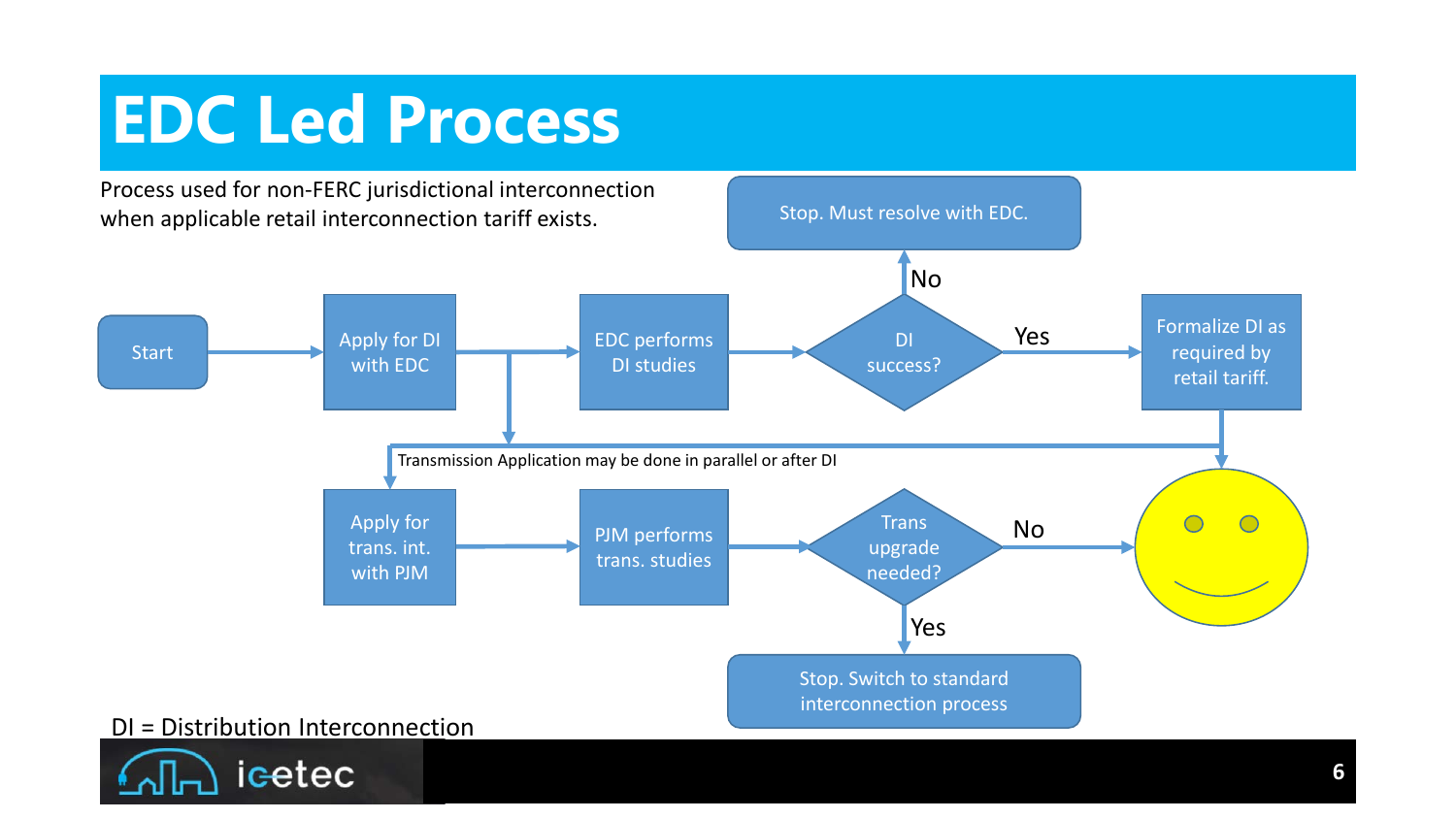#### **Interconnection 2: PJM Led**

When distribution interconnection does not fall under EDC Tariff.

- Apply through PJM SGIP.
- PJM "delegates" distribution study to EDC.
- EDC must carry out study under same terms as tariffs they have applying to similarly sized resources.
- If no such EDC tariff exists, time and cost set in PJM tariff.

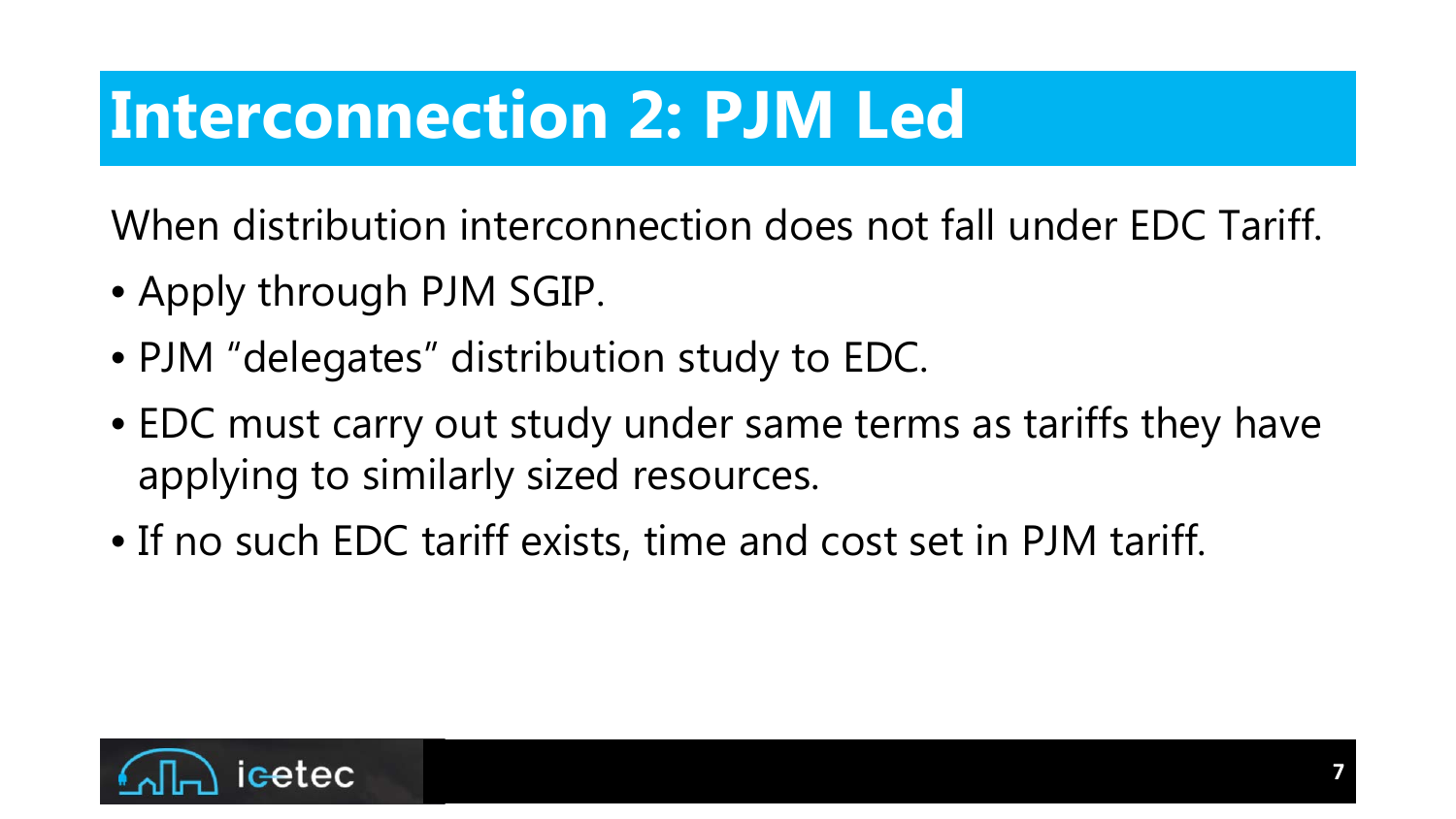#### **PJM Led Process**

Process used for FERC jurisdictional interconnection or when no applicable retail interconnection tariff exists.



#### DI = Distribution Interconnection

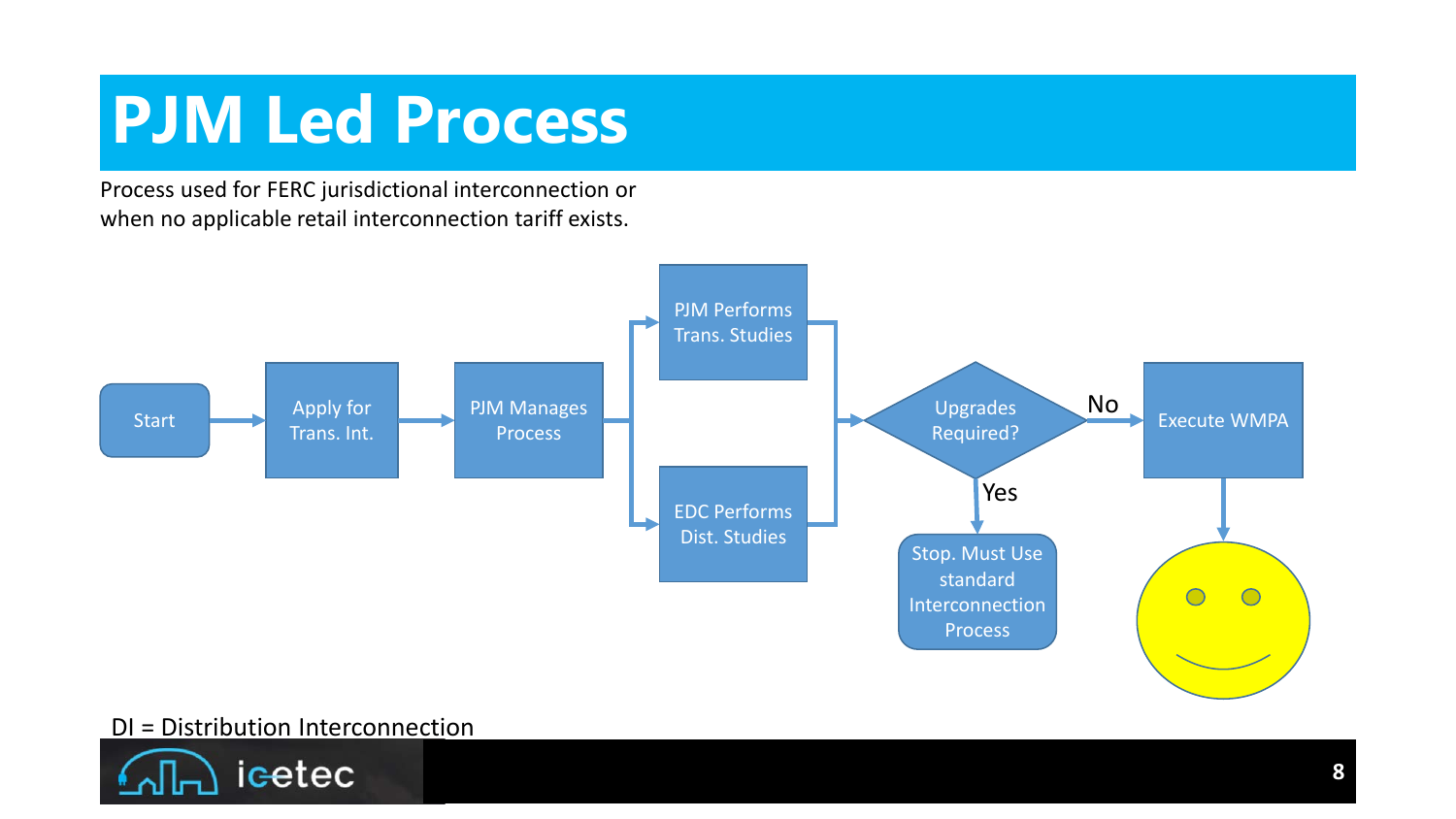#### **Transmission Study**

Why a transmission study at all?

- DERs injecting under retail tariffs do not go through the PJM queue.
- Consensus of Net Energy Metering Sr. Task Force was that net metered projects are not required to apply for PJM interconnection.
- FERC order 2003 has determined that systems that are already injecting should not require further study:
	- "When the owner of a QF that was formerly interconnected to a Transmission System seeks to sell energy at wholesale and represents that the output of its generator will be substantially the same after conversion, it would be unreasonable for a Transmission Provider to require the former QF to join the interconnection queue." (Order 2003 at 815)

Requiring an interconnection study for some resources but not others based solely on who is selling the power appears discriminatory.

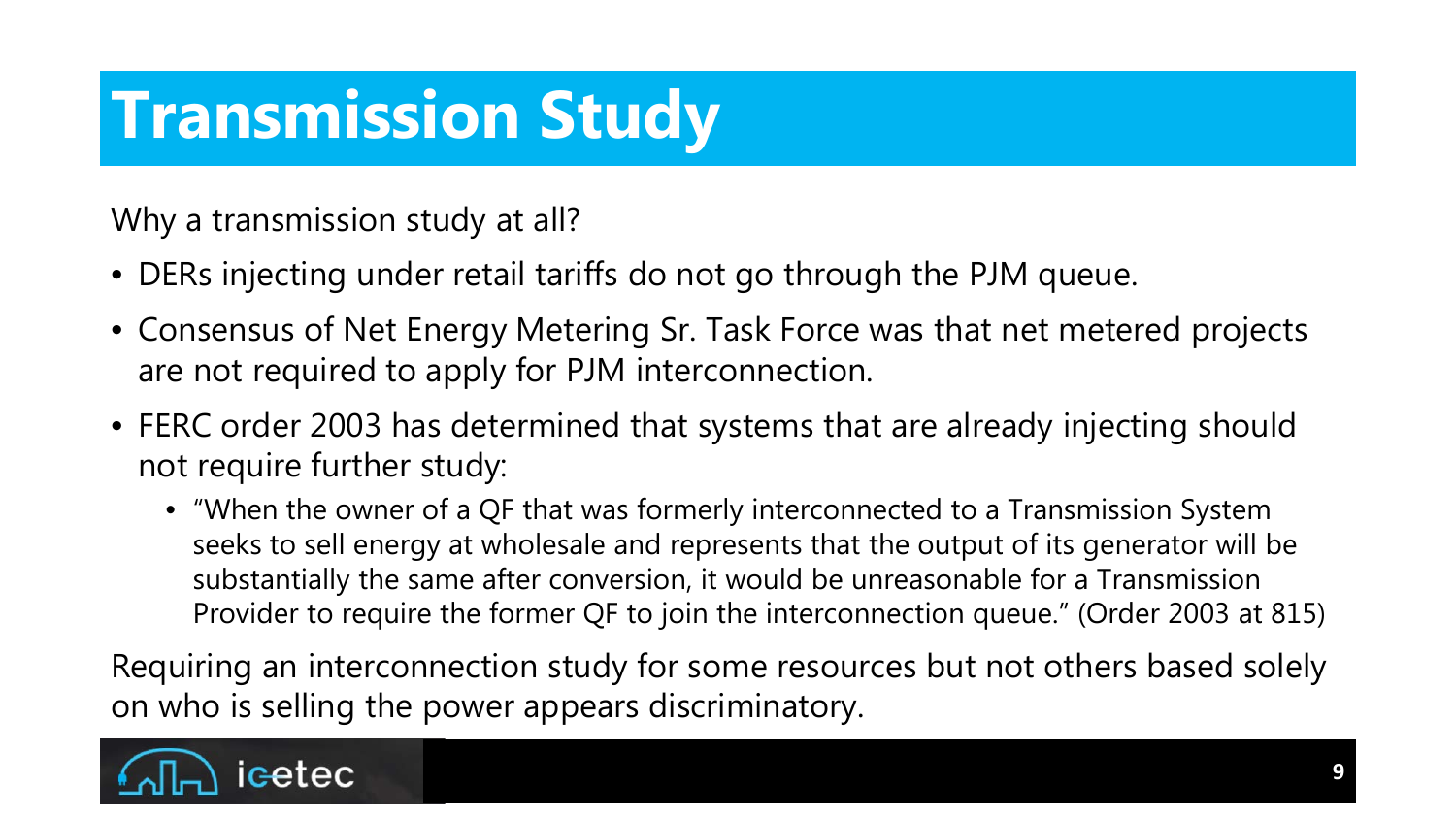### **Transmission Study**

Nonetheless, PJM has stated a strong preference for visibility into DERs. We propose DER Transmission Study based on existing SGIP rules, except:

- For study purposes, interconnection point treated as distribution- transmission handoff.
- Jurisdiction of POI thus not a factor in PJM using screens or SGIP.
- PJM study limited to transmission system.
- Limited power flow and stability analysis, along lines of SGIP procedures (Manual 14A Sect. 3.3.1)
	- Power flow analysis will be performed based on a limited contingency set to identify the impact of the resource on the local system and any known violations in the area. Deliverability tests will only be performed for small capacity resources in areas where margins are known to be limited. Similarly, stability analysis will only be performed for small resources where existing stability margins are limited.
- No facilities study. If transmission upgrades are needed, project no longer falls under these rules.

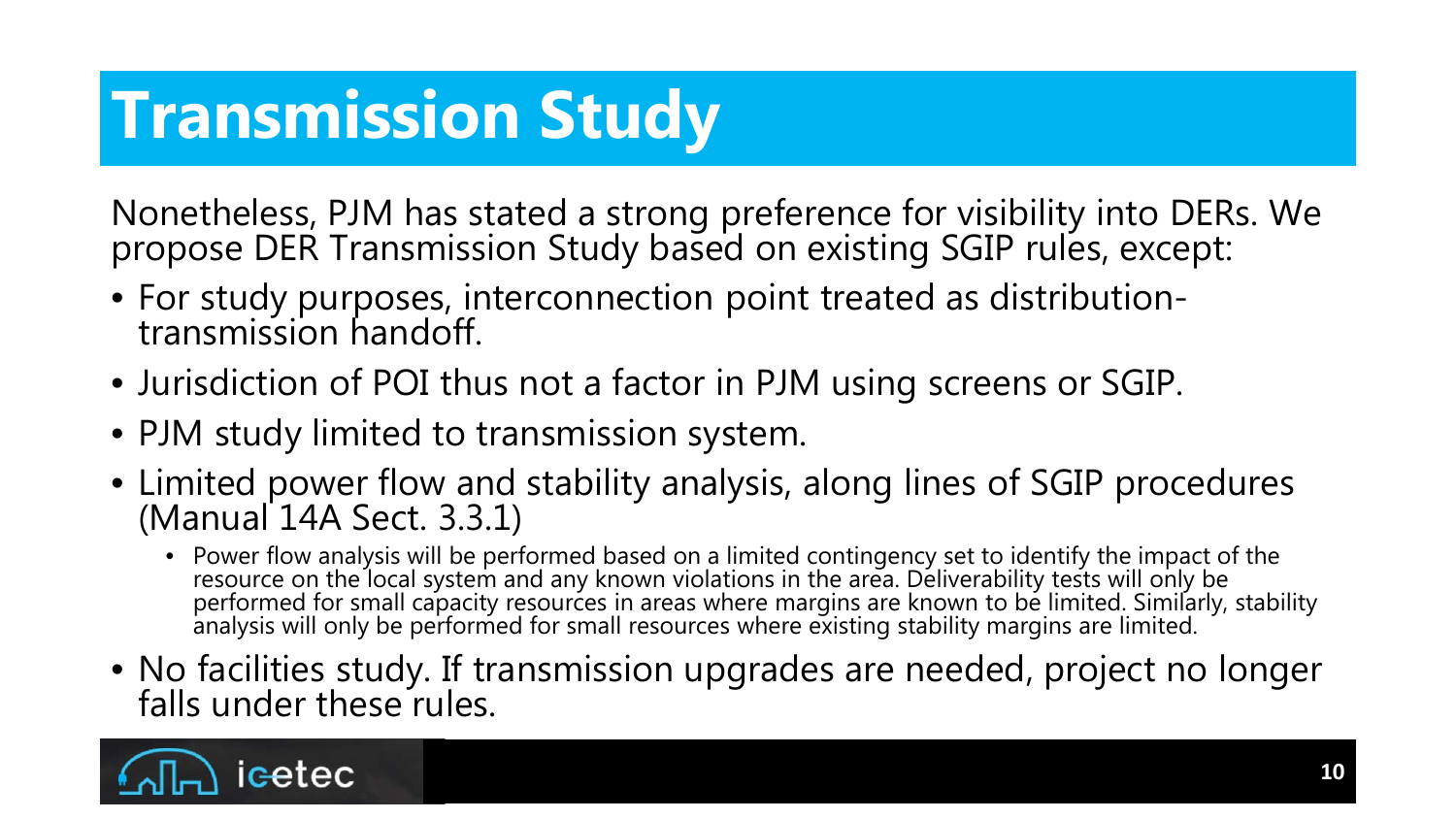## **Agreements**

We believe that most of the agreements currently needed can be eliminated:

- Terms of distribution interconnection covered by retail tariff (which may require agreements).
- Terms of transmission interconnection can be standardized and included in PJM tariff.
- WMPA probably still required when interconnection over non-FERC jurisdictional facilities not covered by retail tariff.

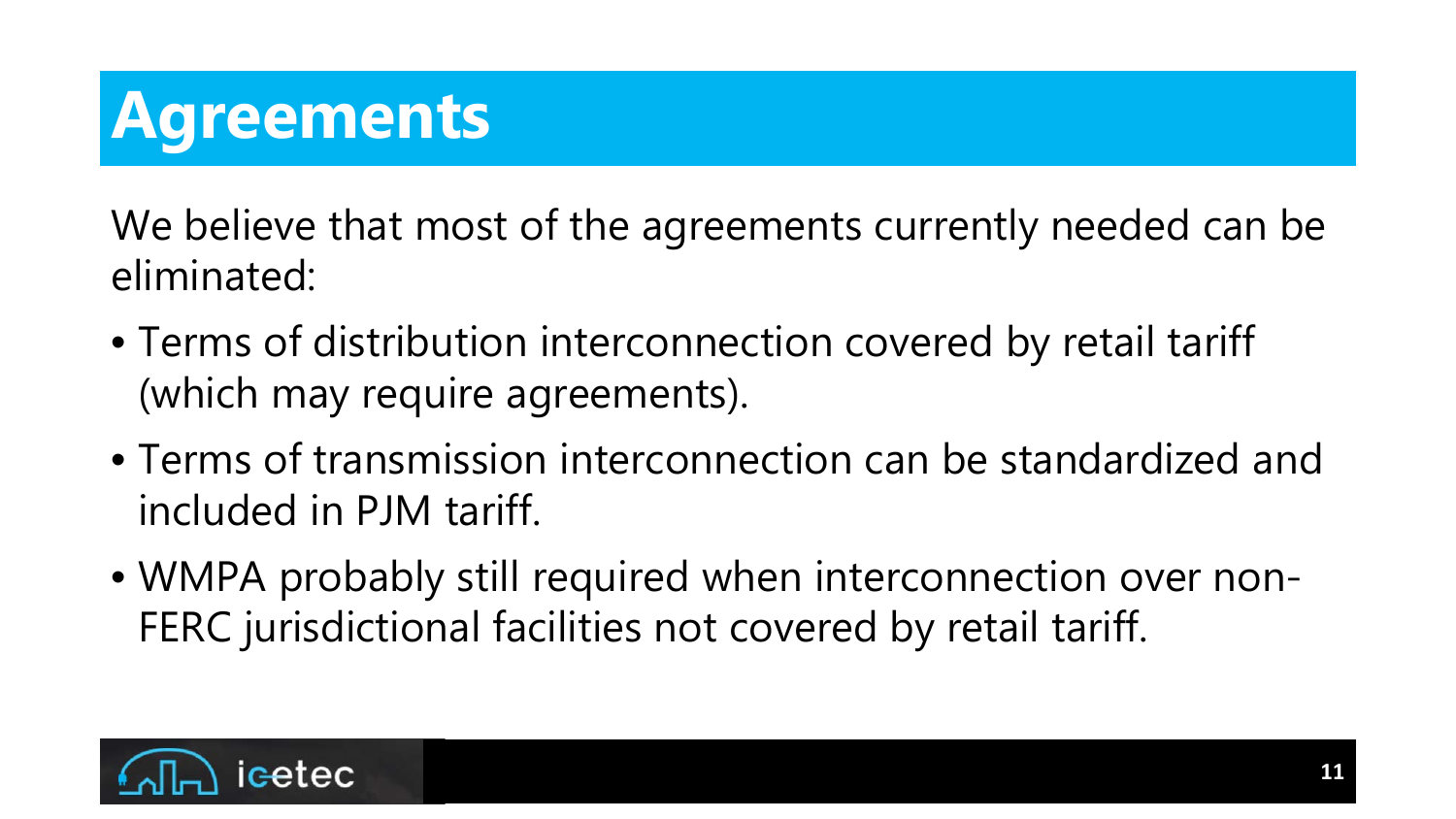# **Metering**

- Any EDC metering requirements as set by their distribution interconnection tariffs.
- EDCs may not impose additional requirements based on a site's decision to participate in wholesale markets.
- PJM metering requirements follow existing DR rules
	- Generally meter at retail billing point, with an exception for regulation.
	- Meter resolution and telemetry depend on market.
- Telemetry as per existing PJM rules based on maximum approved injection.